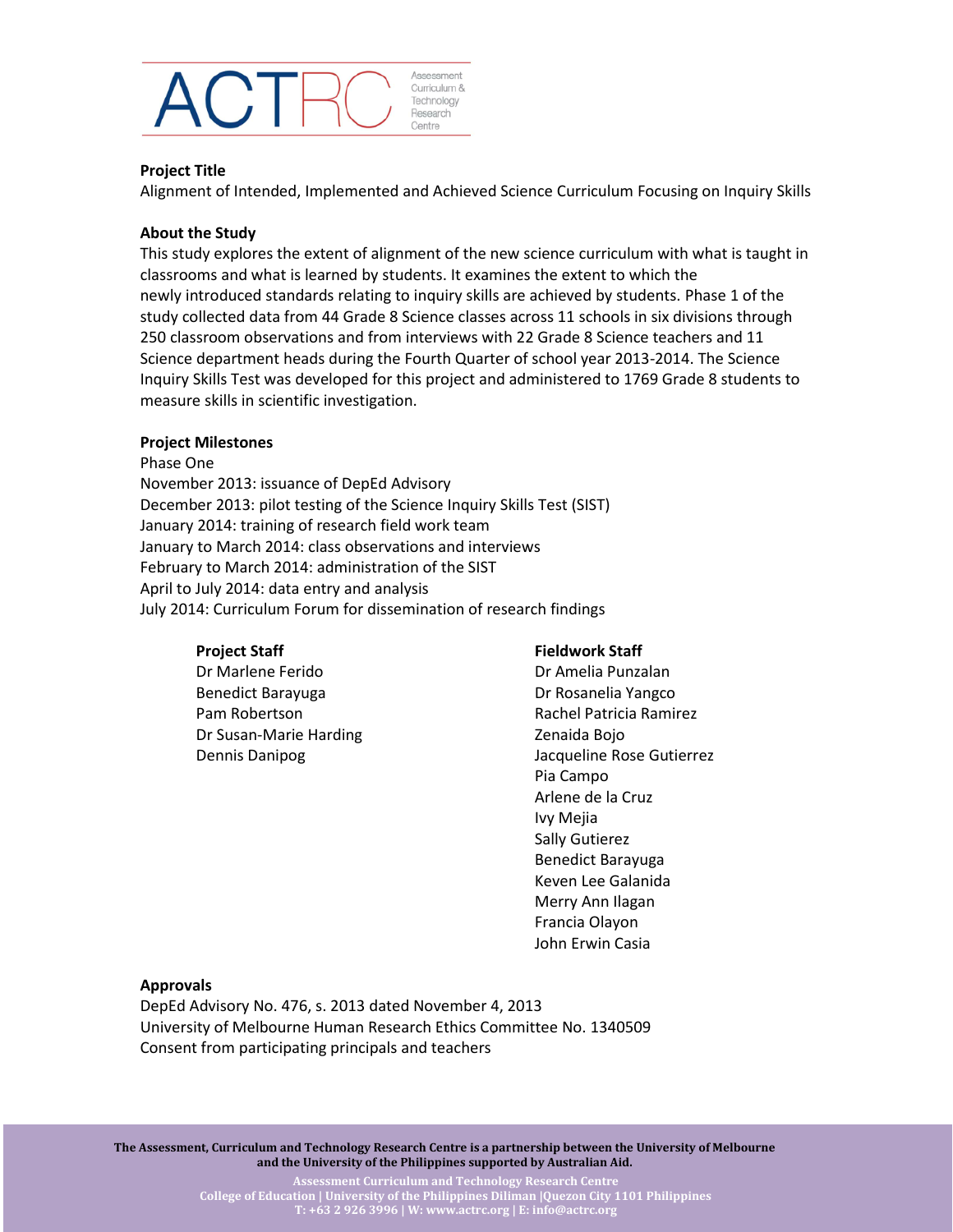

#### **Research Questions**

- 1. To what extent are the intended, implemented and achieved science curricula aligned in terms of science inquiry skills?
- 2. What factors influence implementation by teachers of the science curriculum in terms of inquiry skills?
- 3. What factors influence students' achievement of the curriculum standards relating to science inquiry skills?

Answers to these questions will inform teachers, principals and DepEd more broadly concerning important aspects of implementation of the initiative, and can facilitate improvements in delivery.

## **Rationale for the study**

Recent curriculum reform in the Philippines has resulted in the release of the Enhanced Basic Education (K to 12) Program (Department of Education, 2012). The enhanced Science curriculum now includes statements outlining the progression of science inquiry skills and expectations of the rate at which students will develop these skills. These new elements of the curriculum address some of the recommendations resulting from a comparison of the Philippines curriculum with those of three other countries (Care & Griffin, 2011). The organisation of the Science curriculum has also changed so that concepts and skills are now revisited at each grade level with increasing depth, whereas previously, science was taught by discipline per grade level. The intention of this change is to better equip school leavers to make a contribution as "scientifically, technologically, and environmentally literate and productive members of society" (Department of Education, 2013). The new curriculum has been accompanied by changes to the recommended assessment practices to support the assessment of such skills (Department of Education, 2012).

Alignment between the intended, implemented and tested curricula has been found to have a positive effect on student achievement (Squires, 2012). This study seeks to identify factors that influence implementation of the new science curriculum with a specific focus on students' development of inquiry skills in response to curriculum delivery. It investigates the classroom factors that influence the attainment of science inquiry skills. The investigation collects data from 22 teachers within 11 schools via classroom observations, interviews with teachers and an examination of documents and assessments. Phase 1 of the study has focused on the first year of implementation of the new Grade 8 curriculum for school year 2013-2014. The extent of alignment and the factors that promote effective implementation are of interest to inform the implementation of curriculum change at grades 9 and 10 and the introduction of grades 11 and 12, which are scheduled to take place between 2014 and 2018.

#### **The "alignment" approach**

#### Intended curriculum

The 'intended' curriculum refers to what is included in the curriculum documentation. The specific documents used within this study are the K to 12 Science Curriculum Guide, the Teacher's Guides and the Learner Modules.

**The Assessment, Curriculum and Technology Research Centre is a partnership between the University of Melbourne and the University of the Philippines supported by Australian Aid.**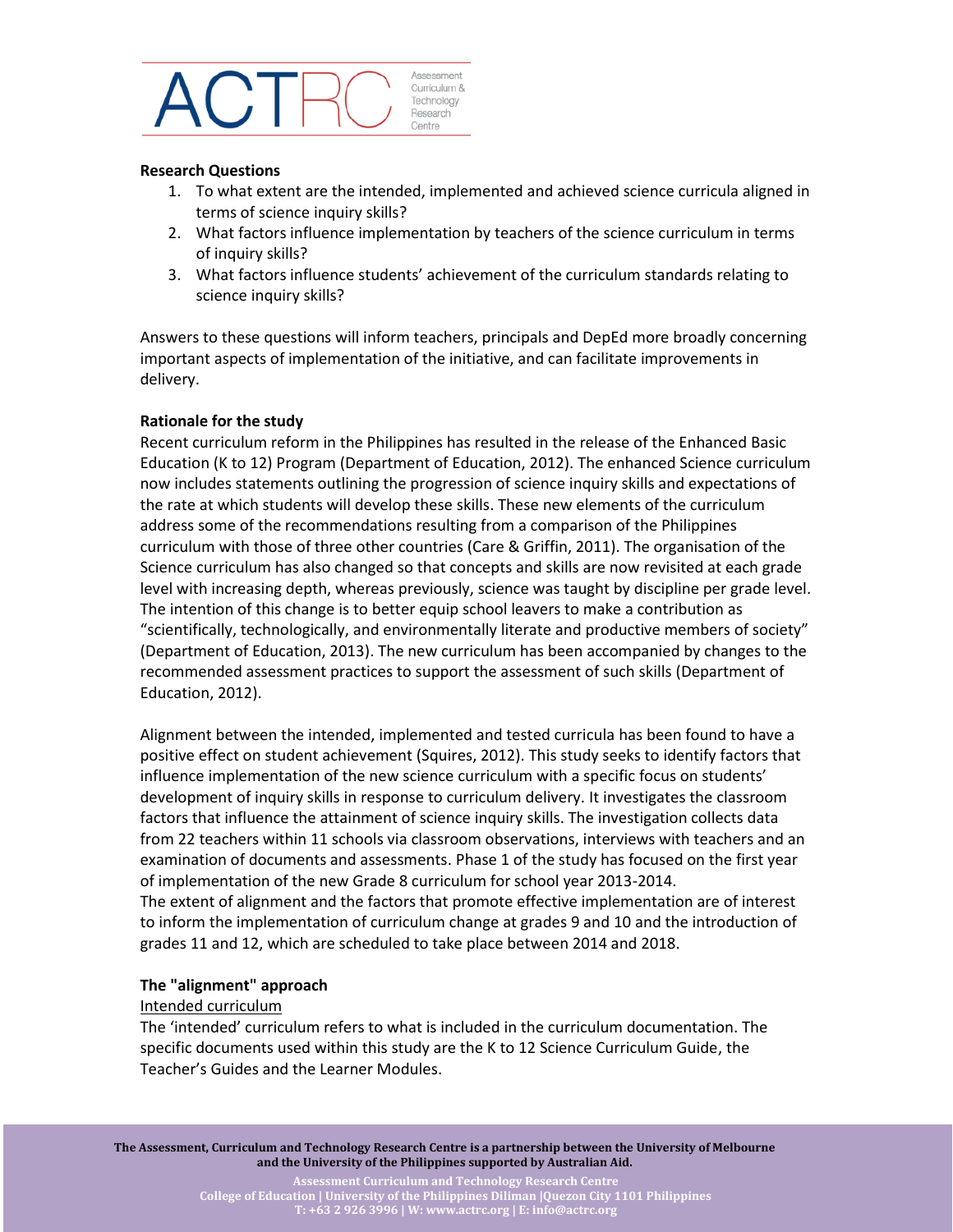#### Assessment Curriculum & Technology Research Centre

## Implemented curriculum

Classroom observations were carried out to provide information about the extent to which implementation reflects the curriculum intentions, the ways in which science inquiry skills are being taught, and any relevant classroom contextual factors, such as class size and classroom resources. Each teacher was observed for up to 8 one hour observations across two different classes of students and across two different science topics in order to increase the likelihood that the data collected represents characteristic teacher behaviours rather than behaviours peculiar to the dynamics within one class or one content area. Lesson plans and other teachergenerated classroom materials for the quarter of observation were collected and analysed in conjunction with the classroom observations to describe the implemented curriculum.

## Achieved curriculum and the extent to which science inquiry standards are being met

Teachers were asked to provide copies of assessment tasks and tests and de-identified student results from science assessments. These were analysed to determine which aspects of the curriculum are assessed and the extent to which the curriculum standards relating to science inquiry skills are achieved by students.

# **Models of Science Inquiry to inform the research**

Some of the existing models of science inquiry that can be used to facilitate teaching are the NSES five essential features of science inquiry (NRC 2000), guided inquiry science instruction (Magnusson et al., 2004), the BSCS 5E instructional model (Bybee, 2006), and the 4E x 2 instructional model (Marshall et al., 2009). Among these models, the NSES five essential features of science inquiry are the most widely used as a framework for empirical research focusing on inquiry-based instruction. The essential features are to (1) involve a scientifically oriented question, (2) give priority to evidence in responding to the question, (3) use evidence to develop an explanation, (4) connect explanation to scientific knowledge, and (5) communicate and justify the explanation.

When it comes to learning outcomes, most research studies represent science inquiry as student development of science process skills. Recently, eight key scientific practices have been introduced as important learning outcomes in science for K to 12 students (NRC, 2012).

# **Findings**

# Teachers' Understanding of Science Inquiry

Teachers were asked about their understanding of science inquiry. Most responded with ideas consistent with science inquiry as a teaching approach used to develop students' science inquiry skills, but their views of science inquiry varied. These included allowing students to: perform tasks on their own; engage in activities and hands-on work; gather evidence through observations and experiments; and derive answers, explanations and conclusions. Most teachers viewed science inquiry as a 'discovery' approach.